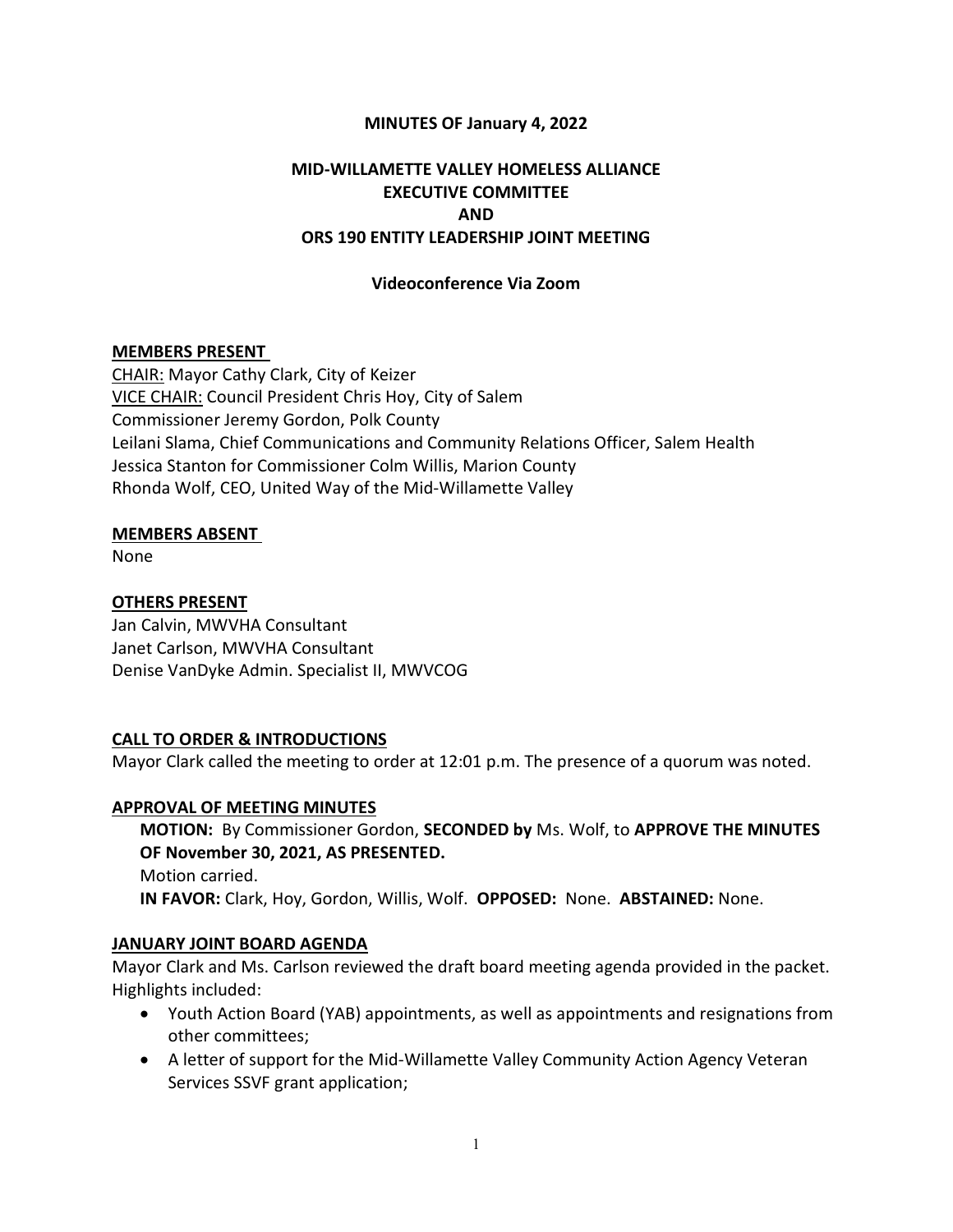- The annual CoC Summit on February  $10^{th}$ , which is the board meeting date; Ms. Calvin is working on a flyer that will be included in the board packet;
- The legal services agreement with Harrang Long for specialized and backup legal services;
- The HMIS Participation Agreement, which has been approved by the Oregon Department of Justice;
- Approval of a speaker's fee and contract with Dr. Johnny Lake, the keynote speaker for the CoC Summit. Dr. Lake will also be facilitating one of the breakout sessions;
- The Permanent Supportive Housing presentation by Dana Schultz from Oregon Housing & Community Services that was held over from the December meeting;
- A presentation on the Point-in-Time (PIT) Count, scheduled for January 25, January 26 and January 29. Ms. Calvin announced that staff has been able to finally retrieve data for the 2021 PIT Count using the "Counting Us" app;
- Mayor Clark asked that jurisdiction updates include a focus on sheltering/warming shelters; and
- A communications update by Word's Out PR, including highlights from the social media audit.

MOTION: By Commissioner Willis, SECONDED by Commissioner Gordon, to APPROVE THE AGENDA FOR JANUARY 13, 2022, AS DISCUSSED.

## Motion carried.

IN FAVOR: Clark, Hoy, Gordon, Slama, Willis, Wolf. OPPOSED: None. ABSTAINED: None.

Ms. Carlson gave kudos to Lisa Trauernicht for her work with the Performance & Evaluation Committee to clarify their roles and responsibilities, as well developing as a list of acronyms. This list will also be provided to the board.

## OTHER BUSINESS

Committee members shared updates on recent events and projects.

Ms. Carlson noted that at a meeting with the Salem Chamber of Commerce director, there was a request made for assistance by the Continuum of Care to determine the priority and viability of community funding requests. She asked if the Executive Committee could assist? Mayor Clark responded that it has been about a year since the initial conversation, so this might be a good time to loop back and see if this is still a viable request. The Keizer Chamber might also be interested in being part of the conversation. Mayor Clark and Councilor Hoy are interested in participating, if available. It might be best to wait until March.

The Code of Conduct and Conflict of Interest forms will be available in February. Ms. Carlson expressed interest in creating an electronic version. Mayor Clark volunteered Ms. VanDyke's assistance in creating a fillable pdf version of these forms.